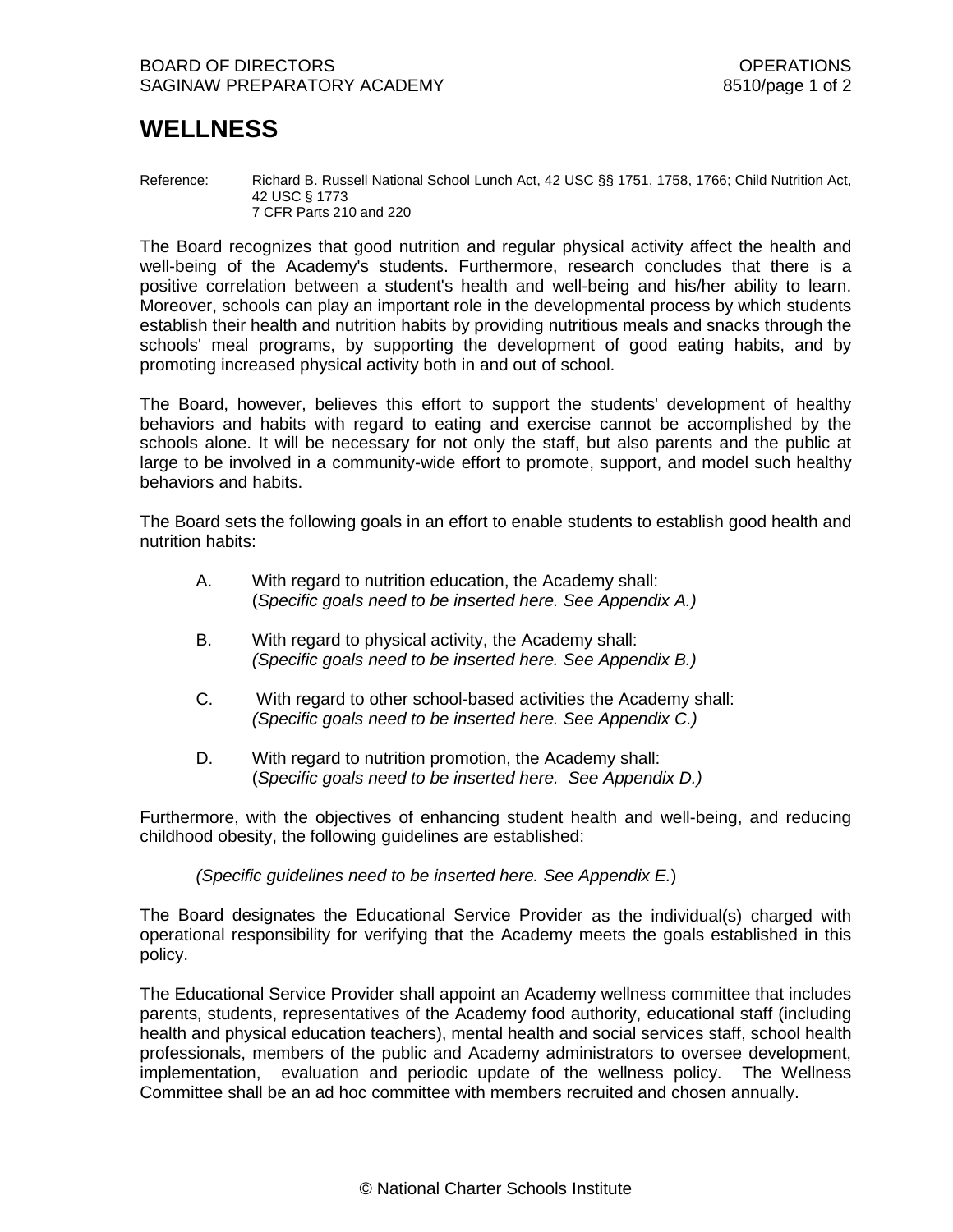The Wellness Committee shall be responsible for:

- A. assessment of the current Academy environment;
- B. review of the Academy's wellness policy;
- C. presentation of the wellness policy to the Board for approval;
- D. measurement of the implementation of the policy;
- E. recommendation for the revision of the policy, as necessary.

Before the end of each school year the Wellness Committee shall recommend to the Educational Service Provider any revisions to the policy it deems necessary.

The Educational Service Provider shall report annually to the Board on the progress of the Wellness Committee and on its evaluation of policy implementation and areas for improvement, including status of compliance by individual schools and progress made in attaining goals of policy.

The Educational Service Provider is also responsible for informing the public, including parents, students and community members, on the content and implementation of this policy. In order to inform the public, the Educational Service Provider shall:

- A. distribute information at the beginning of the school year to families of Academy children;
- B. include information in the student handbook;

and post the policy on the Academy's website, including the Wellness Committee's assessment of the implementation of the policy.

The Academy shall assess the Wellness Policy at least once every three (3) years on the extent to which Academies are in compliance with the Academy policy, the extent to which the Academy policy compares to model wellness policies, and the progress made in attaining the goals of the Academy Wellness Policy. The assessment shall be made available to the public on the Academy website.

Adopted 9/26/06 Revised 3/2/15; 7/24/17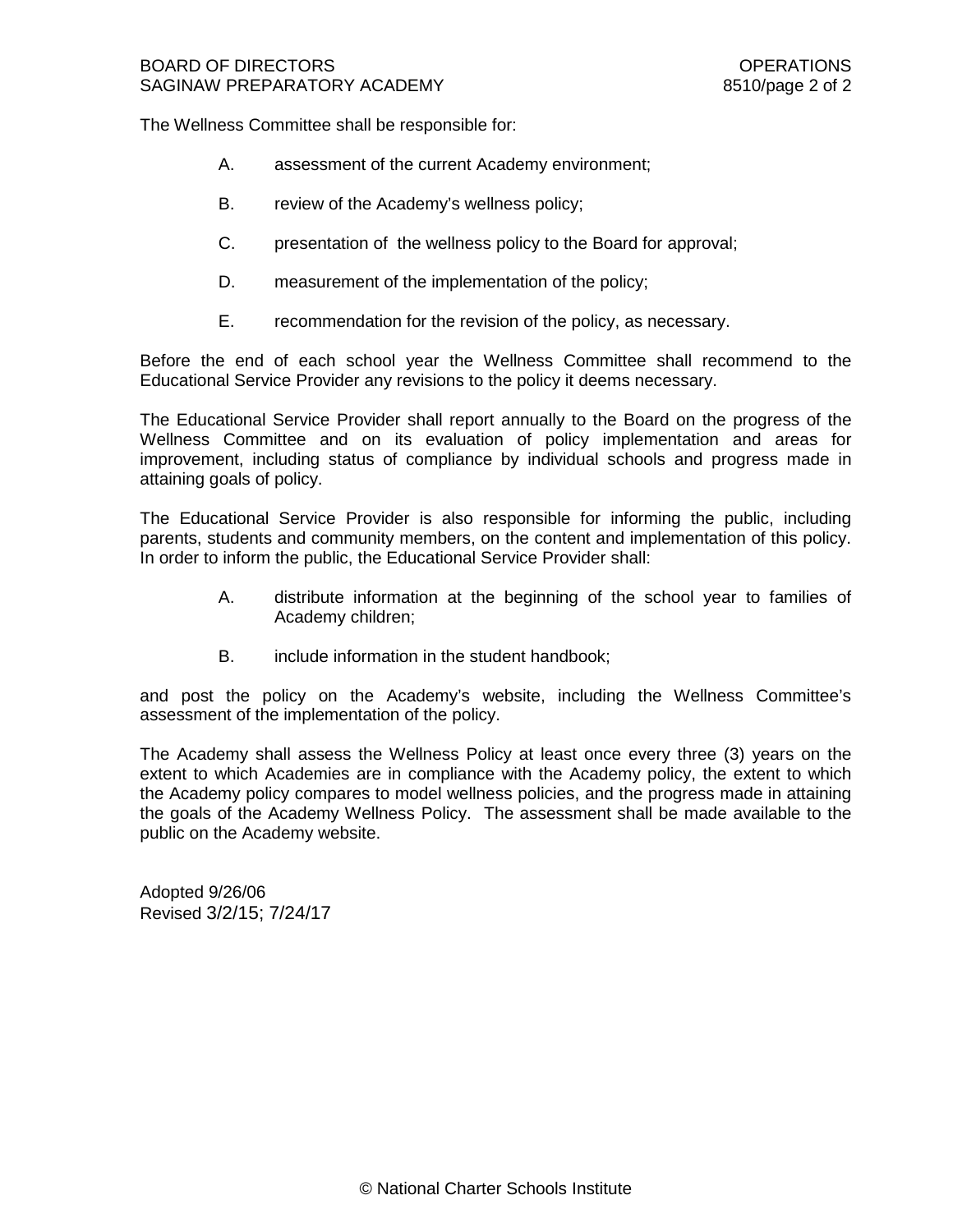# **SPECIFIC GOALS FOR NUTRITION**

- A. Nutrition education shall be included in the Health curriculum so that instruction is sequential and standards-based and provides students with the knowledge, attitudes, and skills necessary to lead healthy lives.
- B. Nutrition education shall be integrated into other subject areas of the curriculum, when appropriate, to complement, but not replace, the standards and benchmarks for health education.
- C. Nutrition education shall include enjoyable, developmentally appropriate and culturally relevant participatory activities, such as contests, promotions, taste testing, and others.
- D. Nutrition education shall include opportunities for appropriate student projects related to nutrition, involving, when possible, community agencies and organizations.
- E. Nutrition education posters, such as the Food Pyramid Guide, will be displayed in the cafeteria.

Adopted 9/26/06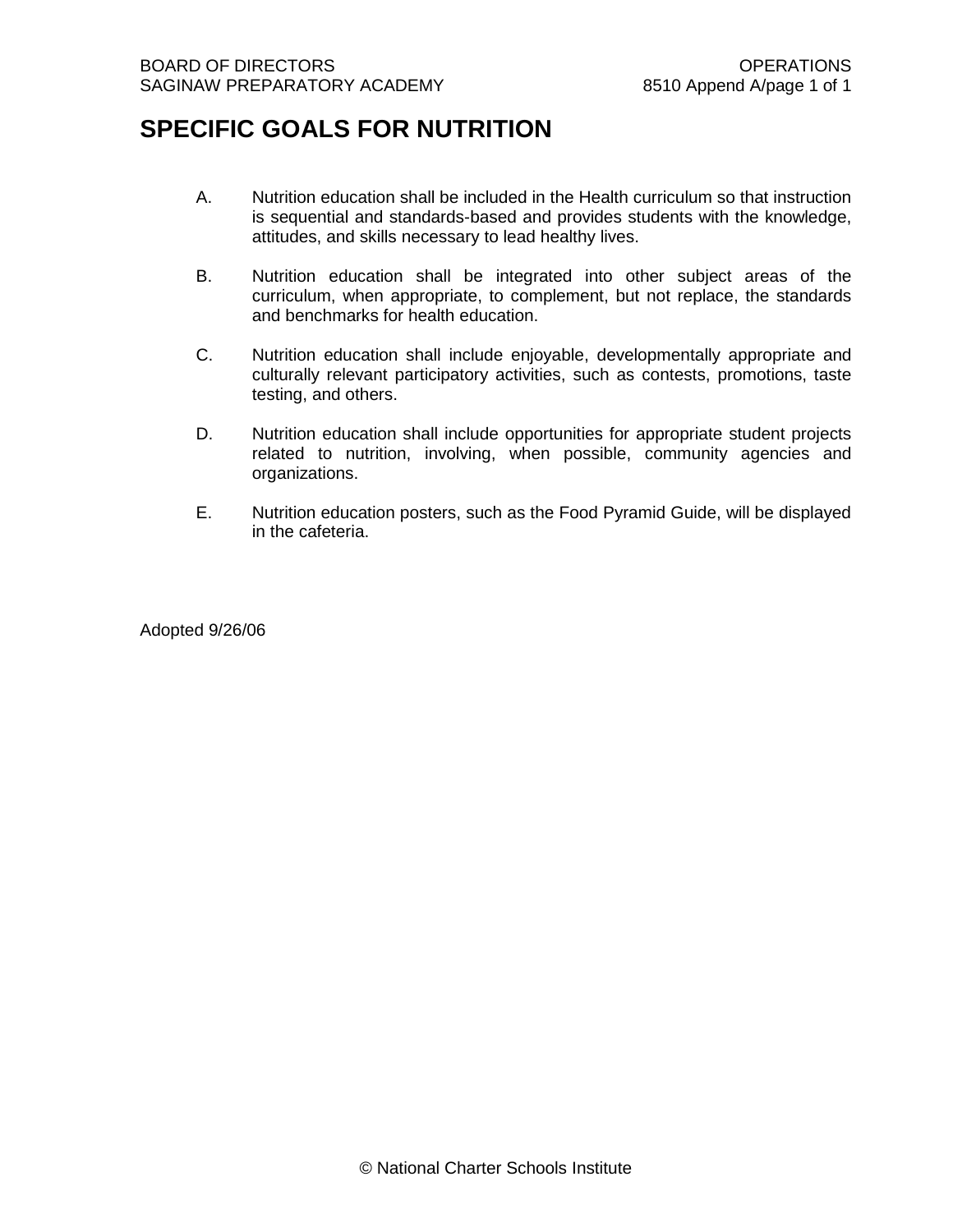# **SPECIFIC GOALS FOR PHYSICAL ACTIVITY**

### Physical Education

A sequential, comprehensive physical education program shall be provided for students in K-12 in accordance with the standards and benchmarks established by the State.

#### Physical Activity

- A. Physical activity and movement shall be integrated, when possible, across the curricula and throughout the school day.
- B. Schools shall encourage families to provide physical activity outside the regular school day, such as outdoor play at home, participation in sports sponsored by community agencies or organizations, and in lifelong physical activities like bowling, swimming, or tennis.

Adopted 9/26/06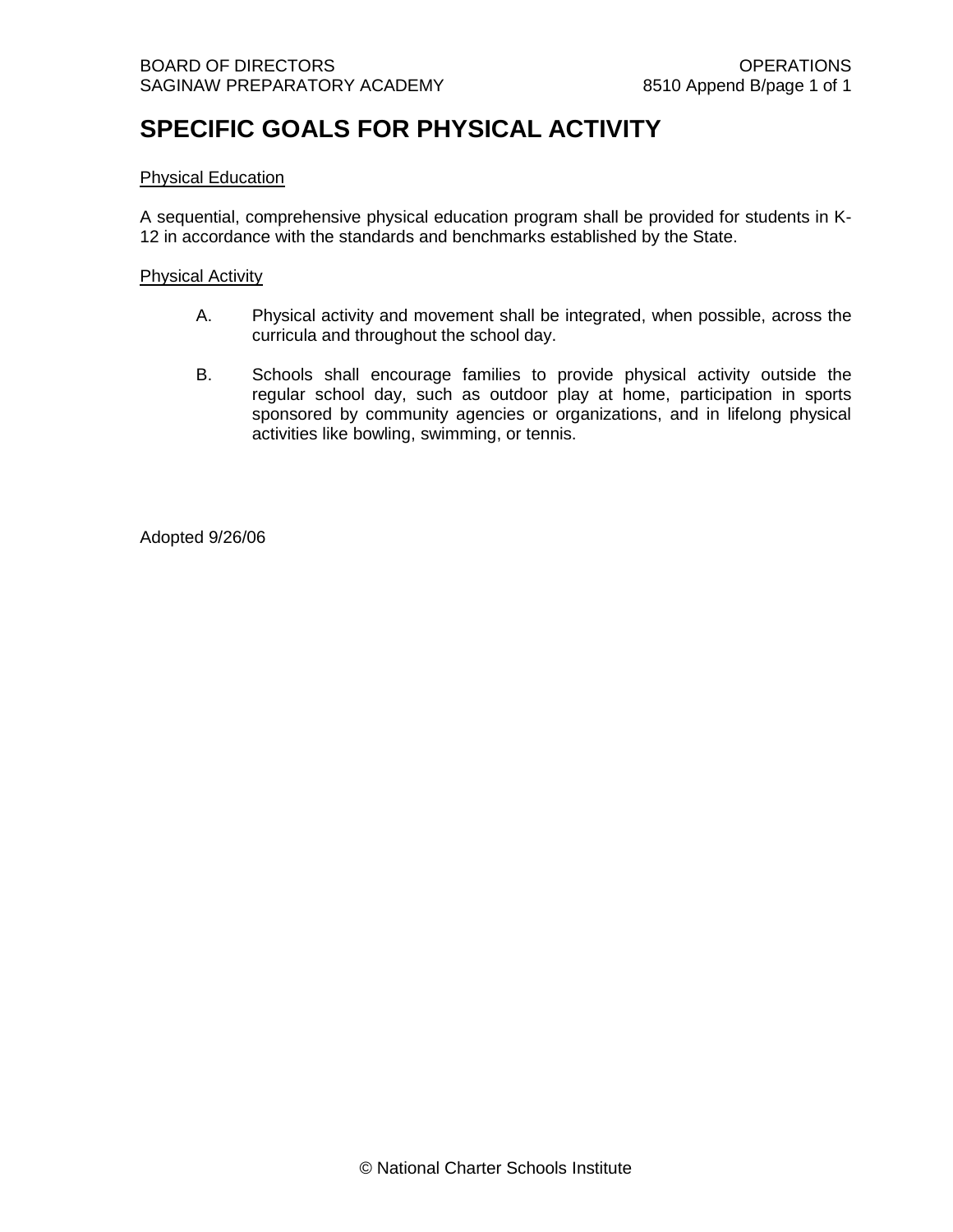### **SPECIFIC GOALS FOR OTHER ACADEMY-BASED ACTIVITIES DESIGNED TO PROMOTE STUDENT WELLNESS**

- A. The schools shall provide at least twenty (20) minutes daily for students to eat.
- B. The schools shall schedule mealtimes so there is minimum disruption by bus schedules, recess, and other special programs or events.
- C. The Academy shall provide attractive, clean environments in which the students eat.
- D. Activities, such as tutoring or club meetings, shall not be scheduled during mealtimes, unless students may eat during those meetings.

Adopted 9/26/06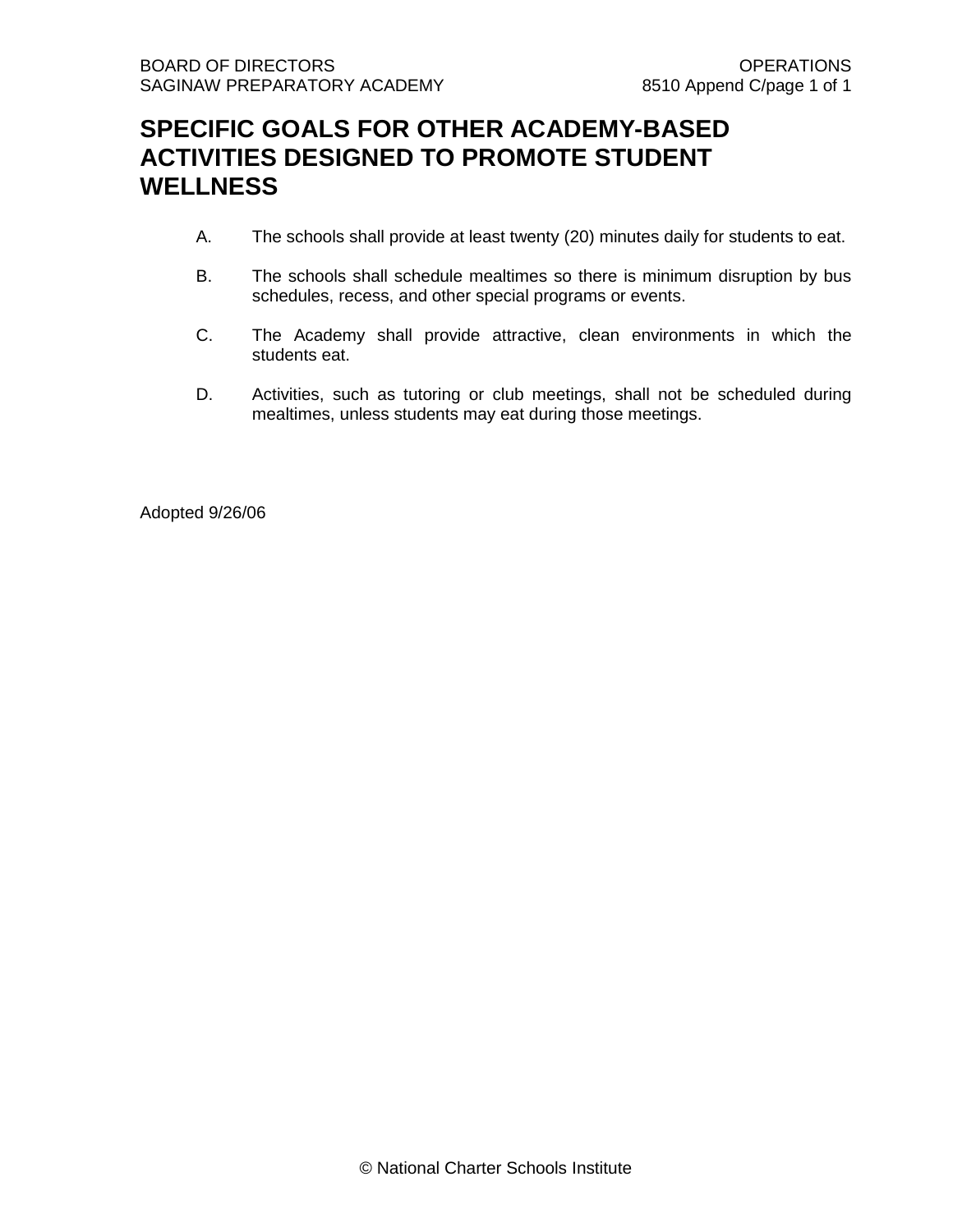### **SPECIFIC GOALS FOR NUTRITION PROMOTION**

With regard to nutrition promotion, any foods and beverages marketed or promoted to students on the school campus, during the school day, will meet or exceed the USDA Smart Snacks in School nutrition standards.

Additionally, the Academy shall encourage students to increase their consumption of healthful foods during the school day.

Adopted 3/2/15 Revised 7/24/17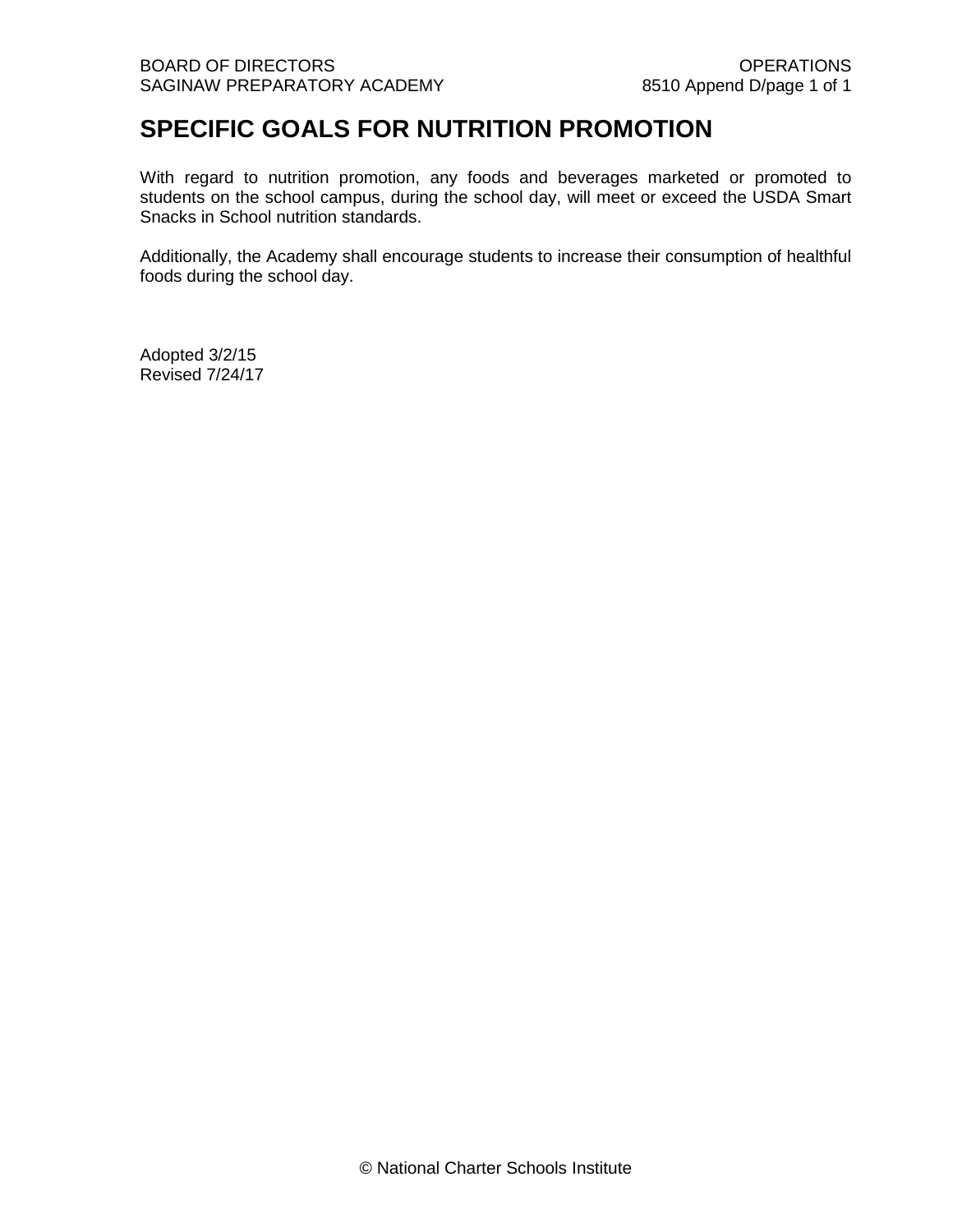## **NUTRITION GUIDELINES FOR ALL FOODS AVAILABLE ON CAMPUS DURING THE SCHOOL DAY**

- A. In accordance with Policy 8500, entitled Food Service, the food service program shall comply with Federal and State regulations pertaining to the selection, preparation, consumption, and disposal of food and beverages, including but not limited to the USDA Dietary Guidelines for Americans and the USDA Smart Snacks in School nutrition standards, as well as to the fiscal management of the program.
- B. As set forth in Policy 8531, entitled Free and Reduced Price Meals, the guidelines for reimbursable school meals are not less restrictive than the guidelines issued by the U.S. Department of Agriculture (USDA).

The sale of foods of minimal nutritional value in the food service area during the lunch period is prohibited.

- C. The sale of foods and beverages to students that do not meet the USDA Dietary Guidelines for Americans and the USDA Smart Snacks in School nutrition standards to be consumed on the school campus, defined as the Academy's physical plant as delineated in the Academy's charter during the school day is prohibited.
- D. All food items and beverages available for sale to students for consumption on the school campus (any area of property under the jurisdiction of the school that is accessible to students during the school day) between midnight and thirty (30) minutes after the close of the regular school day (the "School day"), as defined in the Academy's charter contract shall comply with the current USDA Dietary Guidelines for Americans and the USDA Smart Snacks in School nutrition standards, including, but not limited to, competitive foods that are available to students a la carte or as entrees in the dining area (except entrée items that were offered on the National School Lunch Program (NSLP) or School Breakfast Program (SBP) menu on the day of and the day after they are offered from vending machines, from school stores, or as authorized fundraisers including those operated by student clubs and organizations, parent groups, or boosters clubs.
- E. All foods offered on the school campus during the school day shall comply with the current USDA Dietary Guidelines for Americans, including competitive foods that are available to students a la carte in the dining area, as classroom snacks, or from vending machines.
- F. All food and beverages that are provided, other than through sale, on the school campus during the school day (which may include classroom snacks, for classroom parties, and at holiday celebrations) shall comply with the good and beverage standards approved by the Educational Service Provider.